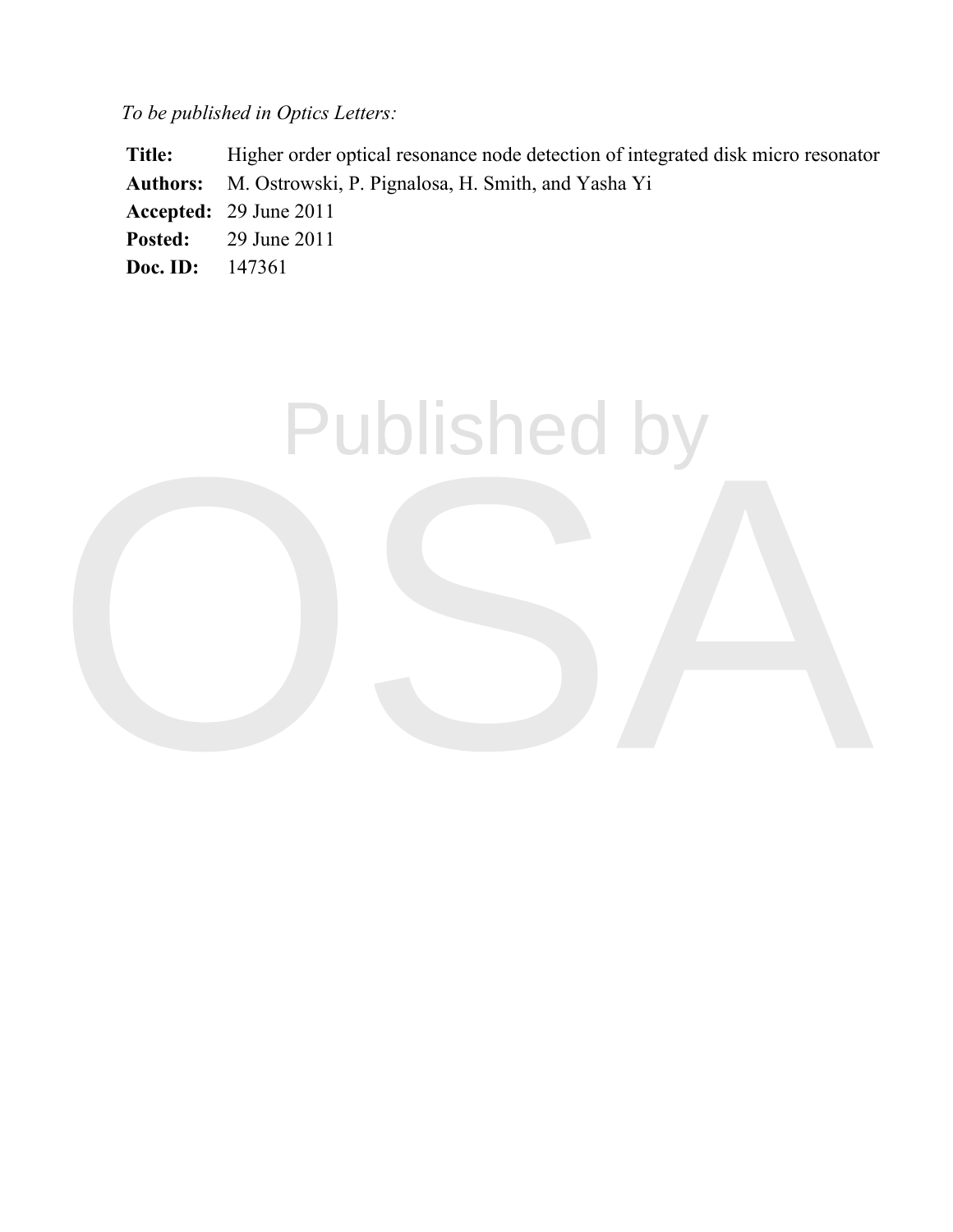## **Higher order optical resonance node detection of integrated disk microresonator**

**M. Ostrowski1, <sup>3</sup> , P. Pignalosa1, <sup>2</sup> , H. Smith<sup>3</sup> and Y. Yi2, 3, 1\***

*<sup>1</sup>New York University, New York City, New York 2 City University of New York, SI/GC, New York City, New York 3 Massachusetts Institute of Technology, Cambridge, Massachusetts*

*\*Corresponding author: yys@alum.mit.edu*

We have demonstrated higher order optical resonance node detection by using an integrated disk microresonator from through port of the coupling bus waveguide. In addition to the fundamental mode, disk resonator has higher order whispering gallery modes. The excited  $2<sup>nd</sup>$  order higher order mode has a node at the position where the electromagnetic whispering gallery modes. The excited  $2<sup>nd</sup>$  order higher order mode has a node at the posi energy of the fundamental mode is close to a maximum. This high resolution measurement of optical resonance mode profile has variety of applications for optical sensing and detection. The self-referencing characteristics of the two optical resonance modes have potential to achieve optical detection independent of external perturbation, such as temperature change.

*OCIS Codes: 120.1880, 040.1880*

interests recently due to their unique optical. Waveguide. The different characteristics of the two<br>properties and potential applications on WGMs may bring us new sensing and detection<br>telecommunications and sensing [1-4] Microresonators have been gaining increasing interests recently due to their unique optical properties and potential applications on telecommunications and sensing [1-4]. Optical detection and sensing, such as biosensing, chemical sensing, and gas sensing using optical methods are becoming more important as fast, non-contact, and potentially label-free techniques (without labeling of query molecules with fluorescent dyes) are desired. In recent years, many novel photonic structures and materials have been developed to make very sensitive devices. Currently the idea of using microresonators as sensors is attracting the attention of many groups, since the light trapped in the microresonator circulates many times (high Q) so that an effective enhancement of the interaction between the analyte and the input signal can be achieved [5-8]. A variety of types of optical microresonators have been investigated for this purpose, but microspheres, microrings and microdisks have received the most attention [9-11]. Since the fabrication process for integrated ring and disk resonators is compatible with standard microelectronic processes, these devices offer the potential for low cost and robust systems.

In order to achieve ultra sensitive detection of lower concentration and smaller objects (such as biological molecule, protein, bacteria, virus and nano scale particle) using integrated microresonators, the understanding of fundamental and higher order modes is important for such applications. Different from single mode ring microresonator, in which only one whispering gallery mode (WGM) is excited, for disk resonator; both the fundamental mode and the 2nd order whispering gallery mode (WGM) are

en gaining increasing normally excited by coupling<br>their unique optical waveguide. The different cha normally excited by coupling to the single mode bus waveguide. The different characteristics of the two WGMs may bring us new sensing and detection mechanism.



Fig. 1 The integrated disk microresonator coupled with two bus waveguides.

Here we report a different approach to detection and sensing, in which self referencing mechanism can be achieved by simultaneous detection of both fundamental and 2nd order microdisk optical resonance modes. Additionally, we are able to measure the area around the maximum of the fundamental WGM and the node of the higher order WGM, which have overlaps in the disk. In this work, we used an on-chip disk microresonator as the example, as a variety of types of optical microresonators have been investigated (Fig. 1); we used Atomic Force Microscopy (AFM) tip to simulate the nanoparticle to realize the measurement of the two whispering gallery modes excited by the coupling bus waveguide, where the small tip can be either dielectric materials or metallic materials. A gold AFM tip was used in our experiment.

The integrated disk microresonator device is composed of a disk resonator and one or two coupled bus waveguides for light injection and signal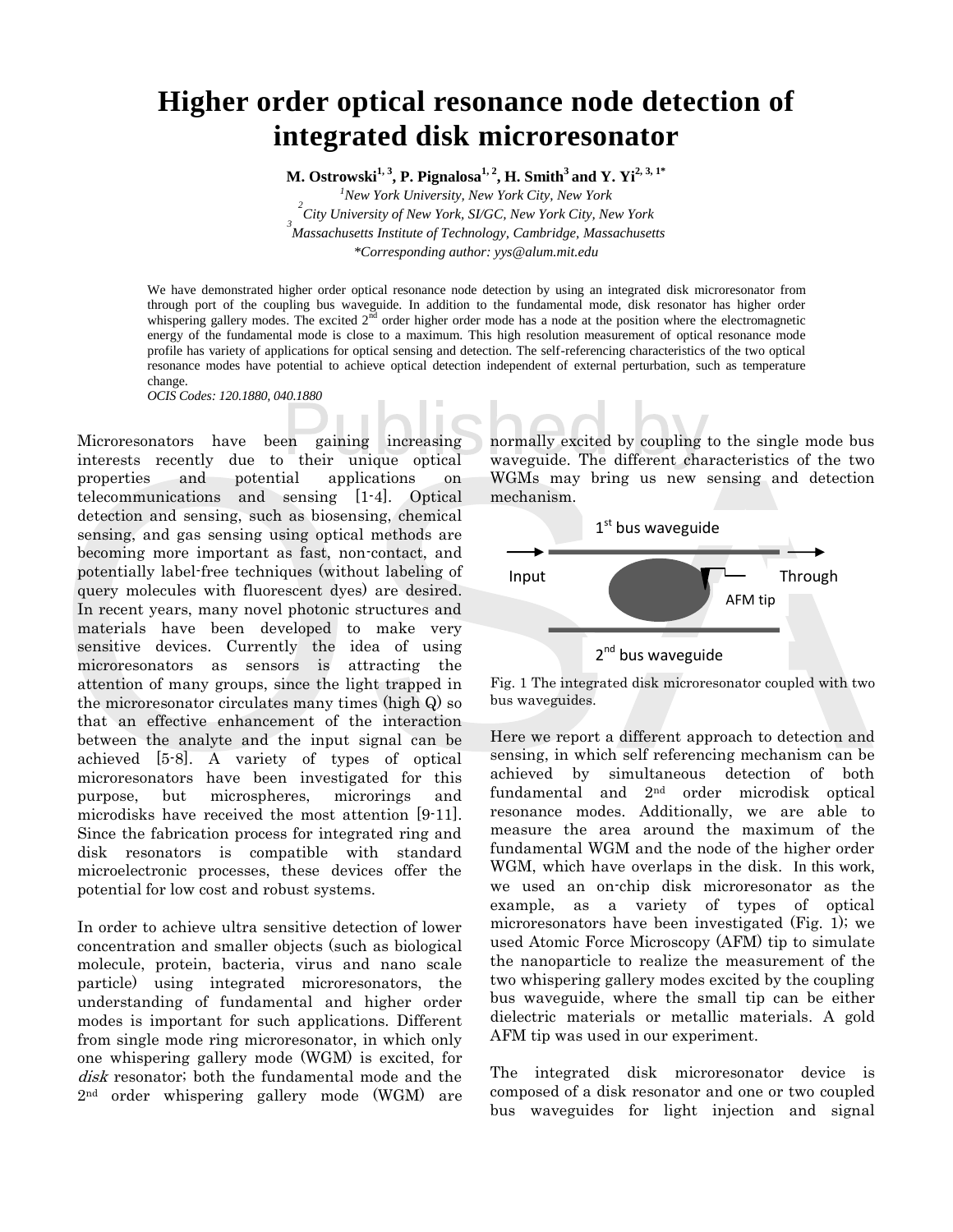extraction. A wavelength tunable laser was placed at the input port of the 1st bus waveguide to launch the waveguide mode; the photo detector was placed at the through port of the bus waveguide to receive the output signal after the coupling of the bus waveguide and the disk microresonator (Fig. 1). A detection of the excited whispering gallery modes event occurs when an AFM tip couples with the mode field on the disk, causing changes in the frequencies of the disk resonant modes, and coupling between the disk modes. We found the disk resonator not only possesses most of the advantages of ring resonator, which has been extensively studied in previous works, but also has the capability to make a selfreferencing optical sensing and detection device due to the differential coupling of different Whispering Gallery Modes (WGM) to attached AFM tip. Because different modes have different mode profile and thus different coupling to the simulated nanoparticle, the magnitude of the induced shift depends on the specific resonant mode. Thus in cases where two or more modes are excited, relative shifts of the resonant mode wavelengths can be used in a selfreferencing way.

specific resonant mode. Thus in cases where two or<br>
more modes are excited, relative shifts of the<br>
resonant mode wavelengths can be used in a self-<br>
resonant mode wavelengths can be used in a self-<br>
referencing way.<br>
An An on-chip photonic device configuration of a microresonator with two bus waveguide has been fabricated. The thickness of Si waveguide is 220 nm. The disk resonator is about 3.6 µm in diameter with the waveguide width of 200 nm. The core material of the disk is Si with a refractive index of 3.48 at around 1.55 µm wavelength, and the bottom cladding material is  $SiO<sub>2</sub>$  with a refractive index of 1.46 [12]. We used SOI wafer for the integrated disk microresonator fabrication, and an e-beam is utilized to fabricate the 100 nm size gap between the bus waveguide and the Si disk microresonator.

The results on the measurement of the fundamental and 2nd order whispering gallery modes are illustrated in Fig. 2, shifts in the optical wavelengths corresponding to resonant whispering gallery modes of the disk are induced by proximity of a gold AFM tip. Fig. 2a is the through port signal in the wavelength range from 1.5  $\mu$ m to 1.6  $\mu$ m, which shows the excitation of two disk microresonator modes, the fundamental mode is at the left side with wavelength at 1549.6 nm (Q=802), the 2nd order mode is on the right side with longer wavelength at 1569 nm (Q=1180). It is interesting to observe the different modal effects of disk microresonators with and without a gold AFM tip approaching the disk. Higher Q from better fabrication control will make a more sensitive device.



Fig. 2: The higher order optical resonance node detection (a) the fundamental mode at 1549.6 nm, the 2nd order mode at 1569 nm, the solid curve - without a gold AFM tip, the dashed curve – when the tip is close to the nodal position of the 2nd order mode. (b) The resonance wavelength shift for the two modes when the AFM tip is moved around the nodal position along the radius direction.

As illustrated in Fig. 2a, the solid curve is the through port signal without AFM tip close to the disk microresonator, while the dashed curve is the through port signal when a gold AFM tip is staged close to the surface of the disk resonator, where the tip position is at a point that is close to the maximum electromagnetic field intensity of the fundamental mode, while almost at the nodal point of the 2nd order mode. We observed about 0.4 nm resonance wavelength shift of the through port signal for the fundamental WGM mode around 1.55μm (solid curve in Fig. 2a). For the higher order WGM mode, the change induced by the attached gold AFM tip is almost zero for through port, which can be clearly seen in Fig. 2a (compared to the shift between the solid curve and the dashed curve). The differential effect for multiple WGMs indicates the advantages of the  $disk$  resonator – we can make it a selfreferencing detection and sensing device, which can reference out frequency shifts induced by effects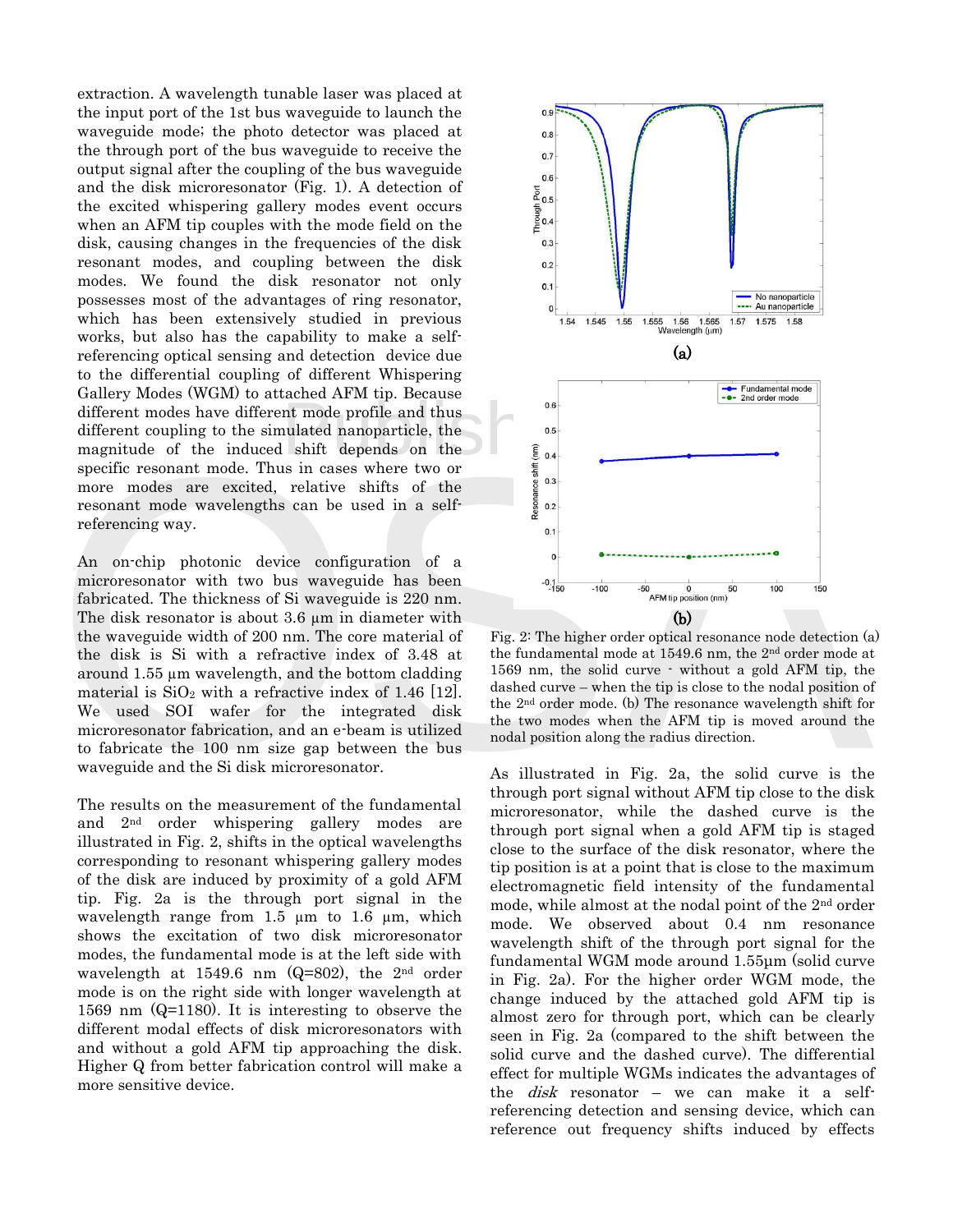other than the nanoparticle interaction, e.g. changes in the refractive index of the medium surrounding the resonator, such as the fluctuation of temperature. Although we only use a gold AFM tip as an example, other nanoparticles with high refractive index and large absorption, such as Si, Al and Ag nanoparticles, should possesses similar characteristics. Fig. 2b is the results when the AFM tip is moved along the radius direction around the position in Fig. 2a, the solid line is the resonance wavelength shift from the fundamental mode, while the dash-dotted line is the resonance wavelength shift from the higher order mode. The fundamental WGM at 1549.6 nm is shifted as much as 0.4 nm, while the second order WGM at 1569 nm experiences negligible shift.



Fig. 3: The mode profile (electromagnetic field intensity) of the fundamental optical resonance mode (a) and the 2nd order optical resonance mode (b), excited by the coupling bus waveguide

The mode profiles were simulated using the Finite Element Method. Fig. 3 illustrate the mode profile of the fundamental mode and the 2nd order mode, it clearly shows the drastic different mode characteristics of these two excited modes. The different mode profile also explains our observations why the resonance wavelength shifts of the two modes are so different when the AFM tip is placed at the nodal point of the 2nd order resonance mode. At the position where the fundamental mode has close to maximum electromagnetic energy, because there is almost no electromagnetic energy (node) at the position for the higher order mode, placing an AFM tip close to the point causes the relevant large resonance wavelength shift of the fundamental mode and almost no shift for the 2nd order mode. The higher order mode nodal detection is potential for making ultra sensitive integrated micro- and nanoscale devices with many applications in biomedicine, food and security areas. As nanotechnology has enabled us to make various nano scale objects with the dimension from a few nanometers to several hundred nanometers, how to make extremely sensitive and small size detection devices is critical for us to have a better understanding and further control the nano scale objects. The self referencing detection mechanism from the different modal characteristics of the fundamental mode and the higher order mode provides us a detection mechanism independent of the external perturbation. In future works, it will be interesting to show that a temperature change will influence the resonances for both the fundamental and the 2nd-order modes, while a nanoparticle in the right vicinity only influences one but not the other.

shift for the 2<sup>nd</sup> order mode, compared to the nearly<br>maximum shift induced by the fundamental mode,<br>excited simultaneously by the coupling bus<br>waveguide With such different ontical resonance In summary, we have demonstrated the detection of the higher order optical resonance node using a integrated *disk* microresonator. There is a negligible maximum shift induced by the fundamental mode, excited simultaneously by the coupling bus waveguide. With such different optical resonance mode behavior, one potentially has the capability to make a self referencing optical detection and sensing devices.

## References

- 1. A. Mazzei, S. Götzinger, L. de S. Menezes, G. Zumofen, O. Benson, and V. Sandoghdar, Phys. Rev. Lett. 99, 173603 (2007).
- 2. M. L. Gorodetsky, A. D. Pryamikov, and V. S. Ilchenko, J. Opt. Soc. Am. B 17, 1051 (2000).
- 3. B. E. Little, J. Laine, and S. T. Chu, Opt. Lett. 22, 4 (1997).
- 4. B. E. Little, S. T. Chu, and H. A. Haus, Opt. Lett. 23, 1570 (1998).
- 5. E. Krioukov, D. J. W. Klunder, A. Driessen, J. Greve, and C. Otto, Opt. Lett. 27, 512 (2002).
- 6. A. Ksendzov, M. L. Homer, and A. M. Manfreda, Electron. Lett. 40, 63 (2004).
- 7. A. M. Armani, R. P. Kulkarni, S. E. Fraser, R. C. Flagan, and K. J. Vahala, Science 317, 783 (2007).
- 8. A. Yalcin, K. C. Popat, J. C. Aldridge, T. A. Desai, J. Hryniewicz, N. Chbouki, B. E. Little, O. King, V. Van, S. Chu, D. Gill, M. Anthes-Washburn, M. S. Unlu, and B. B. Goldberg, IEEE J. Sel. Top. Quantum Electron. 12, 148 (2006).
- 9. S. Blair and Y. Chen, Appl. Opt. 40, 570 (2001).
- 10. J. C. Knight, G. Cheung, F. Jacques, and T. A. Birks, Opt. Lett. 22, 1129 (1997).
- 11. C. Chao, W. Fung, and L. J. Guo, IEEE J. Sel. Top. Quantum Electron. 12, 134 (2006).
- 12. Handbook of Optical Constants of Solids, edited by E. Palik (Academic,New York, 1985), p. 294.